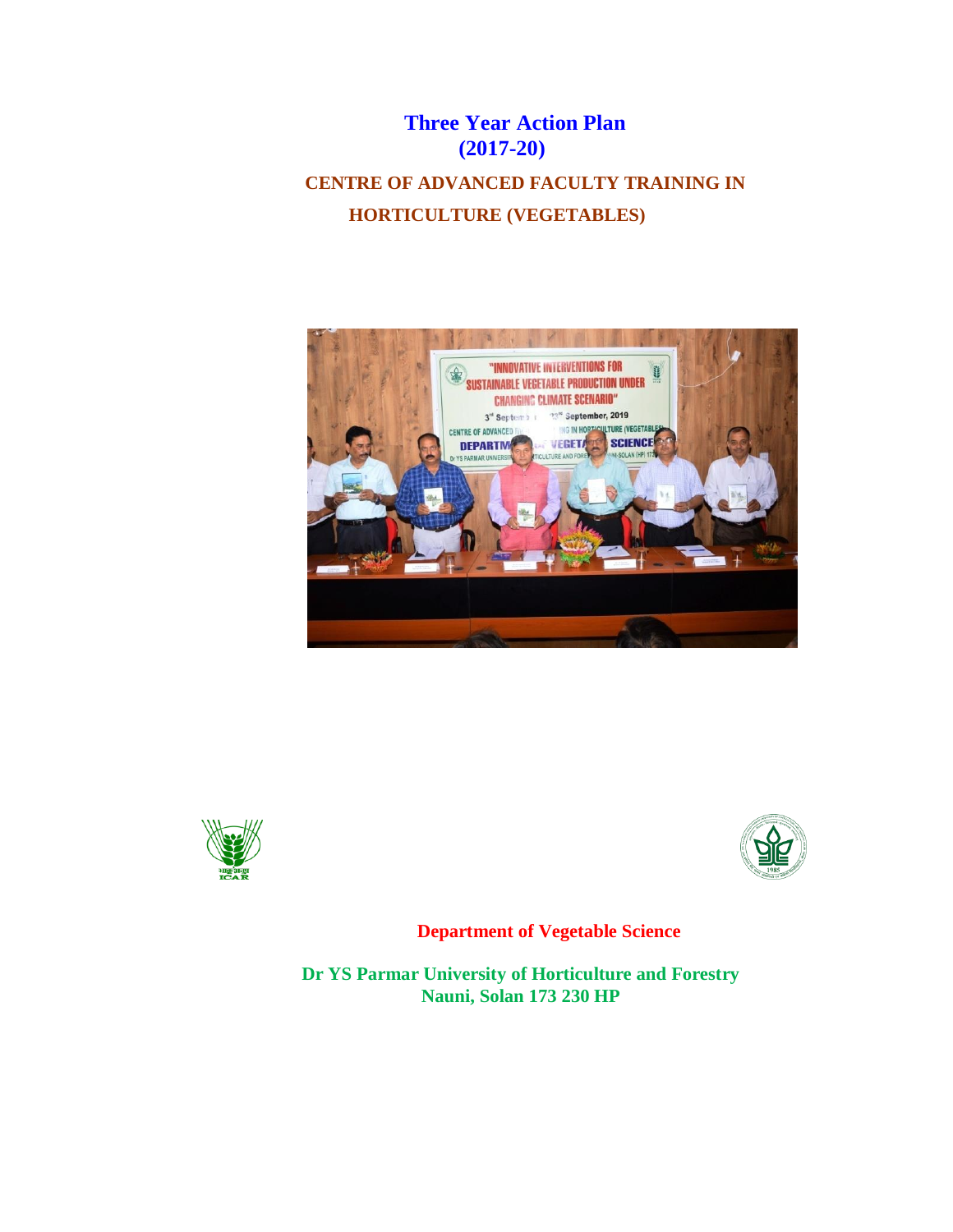#### **During the last three years the following trainings have been conducted wherein 63 faculty members have been trained**

| S.No. | Name of the training                               | Period            | Number of |
|-------|----------------------------------------------------|-------------------|-----------|
|       |                                                    |                   | trainees  |
|       | Advances in Quality Seed production of Vegetable   | 6.9.17 to 26.9.17 | 21        |
|       | Crops                                              |                   |           |
|       | New Innovations in improvement of Vegetable Crops  | 5.9.18 to 25.9.18 |           |
|       | Innovative interventions for sustainable vegetable | 3.9.19 to 23.9.19 | 25        |
|       | production under changing climate scenario         |                   |           |

### **1. Training entitled "Advances in Quality Seed production of Vegetable Crops" Evaluation of the training programme**

Dr. U G Nalawadi, Dean (PGS.), UAS, Bhagalkot, Karnataka, who was nominated by the Education Division of ICAR, New Delhi for evaluating the faculty competence and infrastructure of this centre visited on September 12, 2017 and interacted with the participants and delivered elaborative talk on the role of Plant Genetic Resources and their role in improvement of crops.

|    | <b>S.No</b> Name and Designation                              | No of<br>lectures delivered |
|----|---------------------------------------------------------------|-----------------------------|
|    | Dr. U.G Nalawadi, Dean (PGS), UAS, Bhagalkot,                 |                             |
|    | Karnataka                                                     |                             |
| 2. | Dr B.S Tomar, Division of Vegetable Crops,                    | ◠                           |
|    | IARI, New Delhi                                               |                             |
| 3. | Dr. V K Pandita, Head, IARI, Regional Station Karnal, Haryana | ∍                           |
| 4. | Dr J K Sharma, Head, Deptt. of Vegetable                      |                             |
|    | Science, CSK, HPKV, Palampur                                  |                             |

#### **Guest faculty invited**

Participants from nine states viz Uttar Pradesh (3), Uttrakhand (1), Maharashtra (2), Gujarat (10), Haryana (1), Andhra Pradesh (1), Tamil Nadu (1), West Bengal (1) and Rajasthan (1) participated in the training programme held w.e.f  $6^{th}$  September, to  $26^{th}$  September, 2017.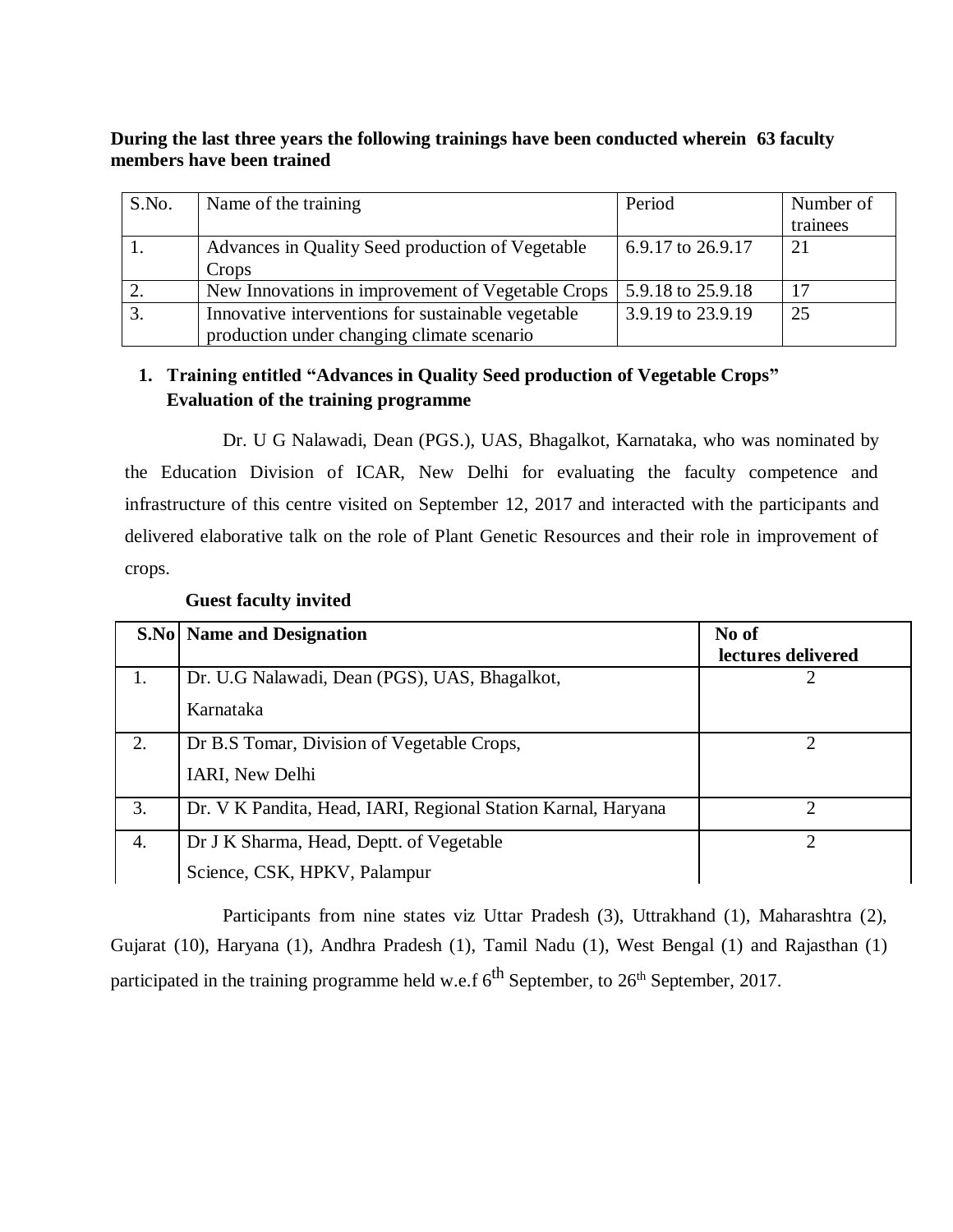## **2. Training entitled "New Innovations in improvement of Vegetable Crops" Evaluation of the training programme**

Dr K M Indiresh, Vice Chancellor of University of Horticultural Sciences, Bhagalkot, Karnataka, who was nominated by the Education Division of ICAR, New Delhi for evaluating the faculty competence and infrastructure of this centre visited on September 14-15, 2018 and interacted with the participants and delivered elaborative talk on the role of Plant Genetic Resources and their role in improvement of crops.

#### **Guest Faculty Invited**

During the training programme, the following guest faculties from various outside institutions were invited for delivering lectures to the participants.

|    | <b>S.No</b> Name and Designation                                  | No of<br>lectures delivered |
|----|-------------------------------------------------------------------|-----------------------------|
| 1. | Dr KM Indiresh                                                    |                             |
|    | Vice-Chancellor, UHS, Bhagalkot, Karnataka                        |                             |
| 2. | Dr Pritam Kalia, Scientist Emiratus, Division of Vegetable Crops, | 2                           |
|    | IARI, New Delhi                                                   |                             |
| 3. | Dr D S Cheema, Former Dean, College of Agriculture,               | $\mathcal{D}_{\mathcal{A}}$ |
|    | PAU, Ludhiana                                                     |                             |
| 4. | Dr Vidya Sagar, Professor and Head (Retd.), Deptt. of Vegetable   | ∍                           |
|    | Science, CSK, HPKV, Palampur                                      |                             |

Participants from ten states viz Madhya Pradesh (1), Uttar Pradesh (1), Bihar (1), Maharashtra (1), Gujarat (4), Haryana (1), Andhra Pradesh (1), Punjab (1), Odisha (2) and Himachal Pradesh (3) participated in the training programme held w.e.f  $5^{th}$  September, to  $25^{th}$  September, 2018.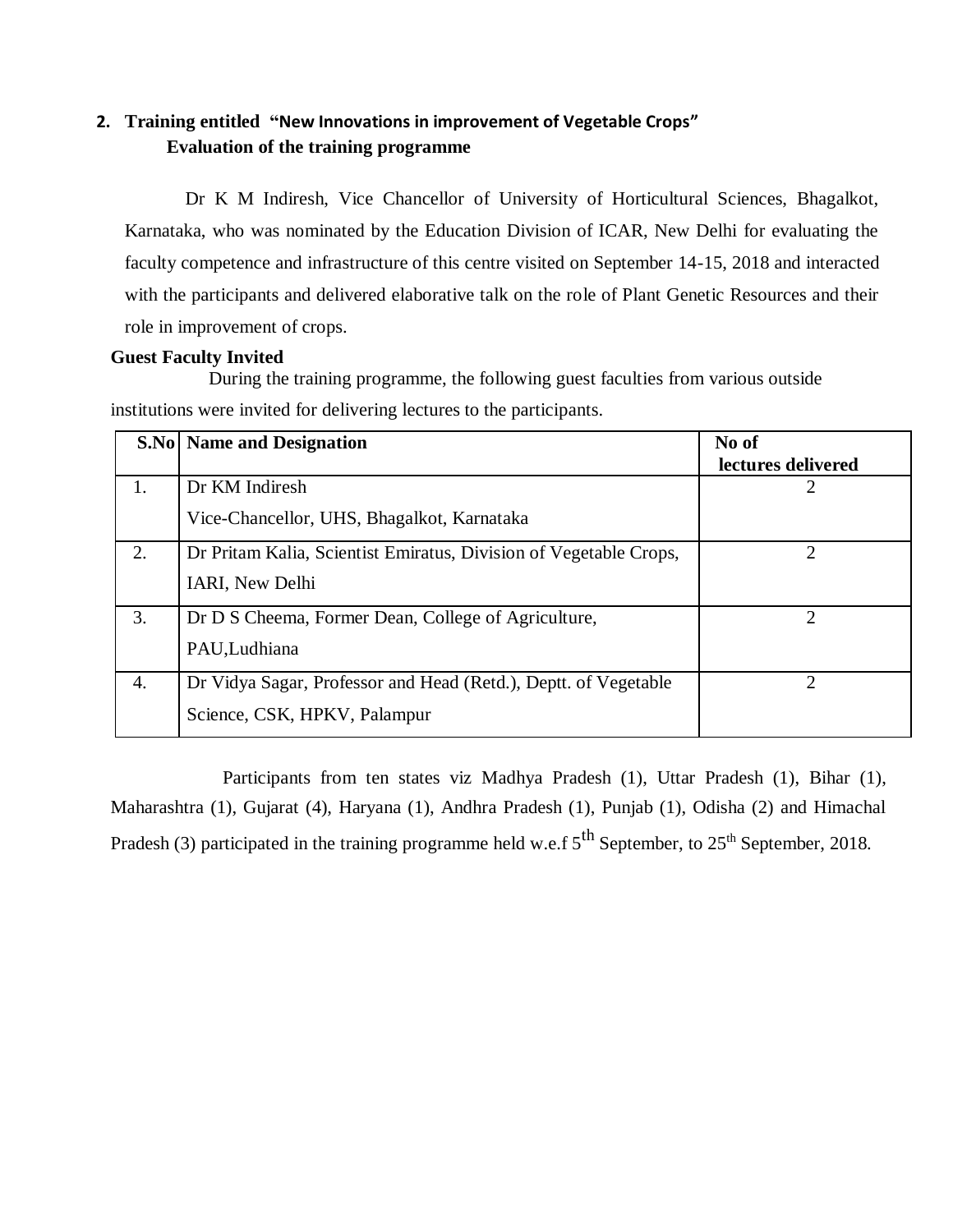3. Innovative interventions for sustainable vegetable production under changing climate scenario Evaluation of the training

Dr B.S Tomar, Professor and Head, Department of Vegetable Science, ICAR, New Delhi who was nominated by the Education Division of ICAR, New Delhi for evaluating the faculty competence and infrastructure of this centre visited on September 15-16, 2019, interacted with the participants and delivered elaborative talks on the role of Plant Genetic Resources and their role in improvement of crops

#### **GUEST FACULTY INVITED**

During the training programme, the following guest faculties from various outside institutions were invited for delivering lectures to the participants.

| S.No | <b>Name and Designation</b>                                                                | <b>Number of lectures delivered</b> |
|------|--------------------------------------------------------------------------------------------|-------------------------------------|
|      | Dr B S Tomar, Professor and Head<br>Department of Vegetable Science, ICAR, New Delhi       | 2                                   |
| 2.   | Dr. Akhilesh Sharma,<br>Prof and Head, Department of Vegetable Science,<br>HPKVV, Palampur | 2                                   |
| 3.   | Dr RK Dubey, Scientist, IIVR, Varanasi                                                     | 2                                   |
| 4.   | Dr Ajmer Singh Dhatt,<br>Prof and Head, Department of Vegetable Science<br>PAU, Ludhiana   | $\overline{2}$                      |

Participants from nine states viz Gujarat (7), Maharashtra (5), Punjab (3), Haryana (3), Bihar (2), Madhya Pradesh (2), Telegana (1), Karnataka (1) and West Bengal (1) participated in the training programme held w.e.f 3<sup>rd</sup> September, to 23<sup>th</sup> September, 2019.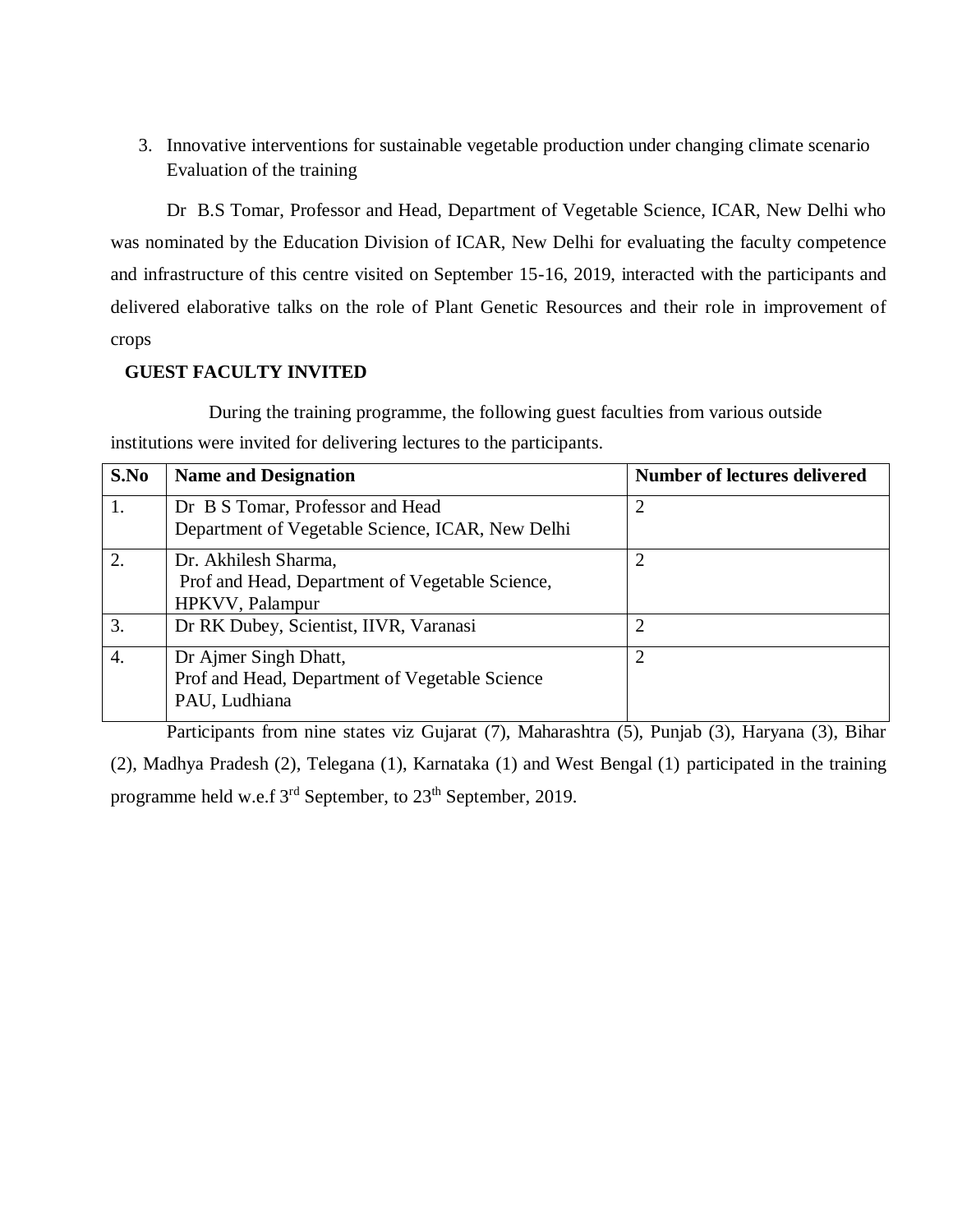## **Funds position (2017-20)**

| Year                      | <b>Funds allocated</b> | <b>Funds utilized</b> | <b>Balance</b> |
|---------------------------|------------------------|-----------------------|----------------|
| 2017-18                   | 11,42,002              | 9, 14, 471            | 2.27.531       |
| 2018-19                   | 11,41,500              | 5.33.575              | 6,07,925       |
| 2019-20                   | 11,41,500              | 9,83,184              | 1,58,316       |
| $(\text{upto } 20.01.20)$ |                        |                       |                |